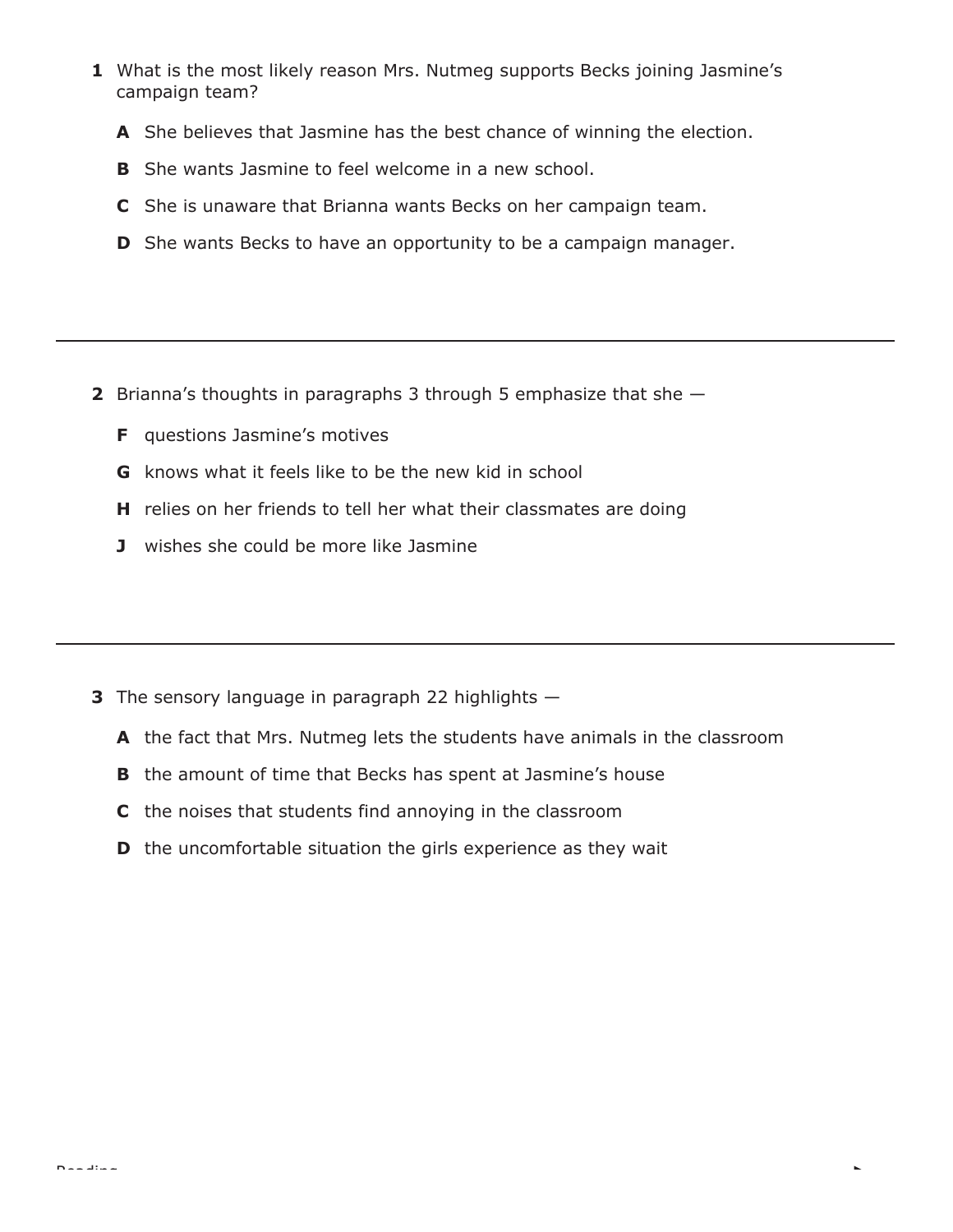- **4** By the end of the story, the reader can infer that Brianna has become concerned that Jasmine will —
	- **F** be elected class president
	- **G** encourage Becks to run for class president
	- **H** interfere with her relationship with Becks
	- **J** receive help from adults with her campaign

- **5** What do the details in paragraph 11 emphasize about Brianna?
	- **A** She is not sure how to persuade students to vote for her.
	- **B** She does not want to do the work required for a campaign.
	- **C** She is confident about her plan for her campaign team.
	- **D** She thinks she must make all the decisions in her campaign.

L

- **6** What does the word underhanded mean in paragraph 6?
	- **F** Harsh
	- **G** Sneaky
	- **H** Organized
	- **J** Meaningless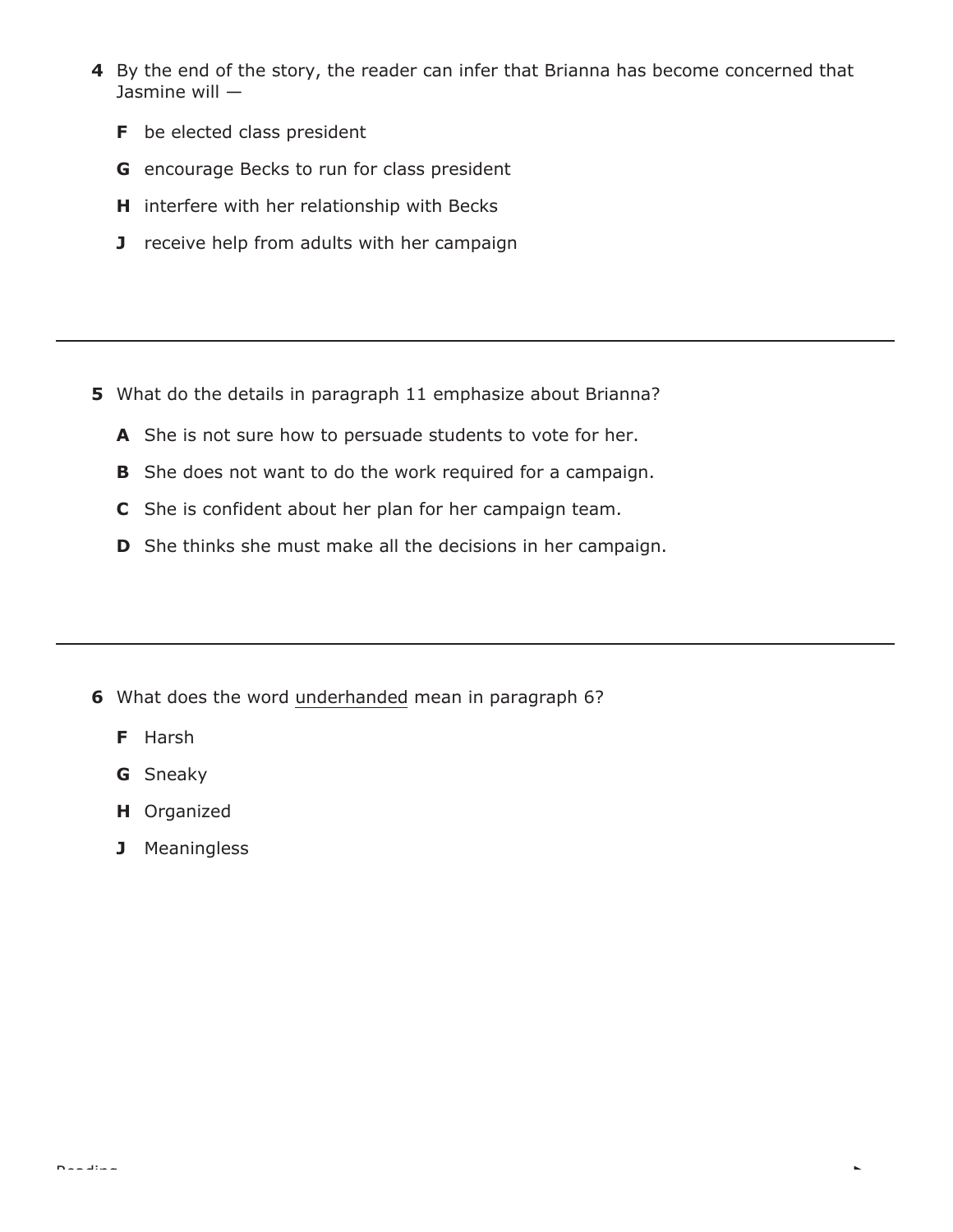- **7** How do Jasmine's comments in paragraphs 20 and 22 affect the plot?
	- **A** They explain why Jasmine has difficulty making friends in her class.
	- **B** They highlight the reasons why Becks would rather campaign for Brianna.
	- **C** They help persuade Becks to join Jasmine's campaign team.
	- **D** They show that Brianna is upset about the possibility of Mrs. Nutmeg agreeing with Jasmine.

- **8** What is the best summary of this story?
	- **F** Brianna and Jasmine are two girls who are running for class president. They have to pick classmates to work on their campaigns. Todd Hampton, another candidate, acts silly during the selection process, and the teacher almost disqualifies him from running.
	- **G** The teacher announces it is time for the candidates for class president to choose campaign teams. Brianna feels prepared because she has already decided who she would like to have on her team. But Jasmine asks one of Brianna's best friends, Becks, to join her campaign.
	- **H** Brianna wants to become president of her fifth-grade class with the help of her friends. But when the candidates in Brianna's class select their campaign teams, Jasmine, a new student, asks Brianna's good friend Becks to be on her team. Becks reluctantly agrees to work with Jasmine.
	- **J** Jasmine, who is new to the school, is running for class president. Because she doesn't know many people, she asks Brianna's friend Becks to be her campaign manager because they live near each other. Brianna is surprised when this happens because she had anticipated selecting Becks to be part of her team.